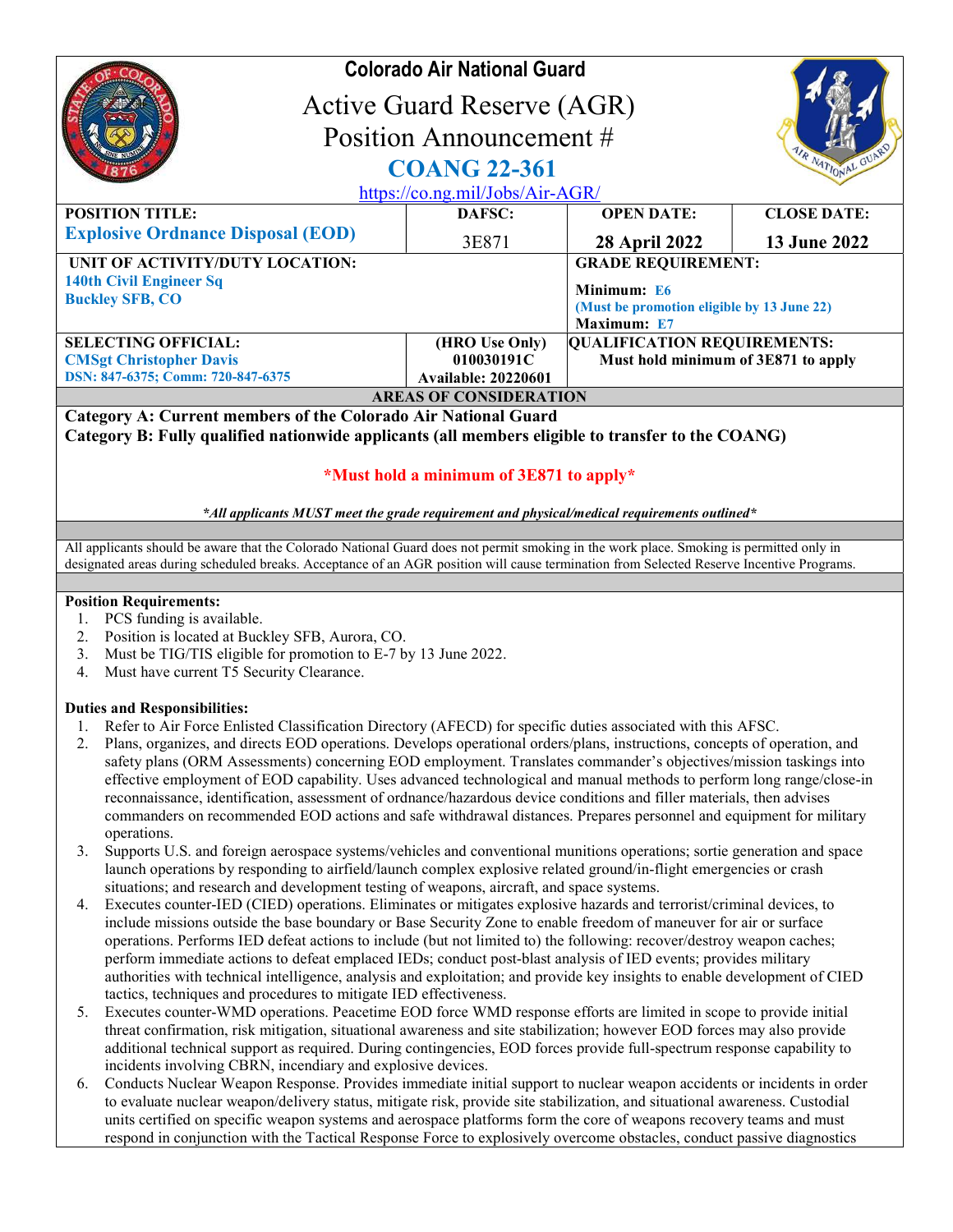and provide technical assessments through secure communications with National Render Safe assets while supporting the National Military Command Center and Response Task Force (RTF) incident/accident or recapture/recovery efforts.

- 7. Performs unexploded explosive ordnance (UXO) recovery operations. Provides emergency response (on or off installation) to neutralize hazards posed by EO related incidents presenting a threat to operations, installations, personnel or materiel, including but not limited to, excavation and renders safe, evaluation of individual ordnance items, exploitation for technical intelligence value, support of developmental and operational ordnance/weapons system testing, and large-scale recovery of airbases, forward operating locations, landing zones, and drop zones denied by ordnance operations. Maintains capability to identify, stabilize and contain chemical/biological ordnance and provide disposition support to follow-on organizations. Transports demolition explosives and equipment to authorized disposal areas, fabricates explosive demolition charges, and disposes of hazardous devices, ordnance and explosives.
- 8. Engaged in explosive range activities and operational range clearances. Establishes, operates, and maintains EOD explosive proficiency, training and disposal ranges. Evaluates extent of explosive contamination on AF property, and on bombing and gunnery, research and development, and munitions test ranges. Prepares clearance/logistical plans and cost estimates for operational range clearance operations. Performs surface-removal, or disposal, of unexploded ordnance, classified ordnance, inert ordnance debris, training projectile debris, and any other range material fired on, or upon a military range from the targets and surrounding areas.
- 9. Combat enabler for Irregular Warfare. Provide EOD support for General Purpose and Special Operations Forces in the execution of various IW missions to include security force assistance, counterinsurgency (COIN), stability operations, and building partnership capacity. Supports specialized Joint Service task force operations.
- 10. Understands war fighter tactics, techniques and procedures (TTPs). Integrates EO, IED, and WMD threat information into the decision-making process at all levels to mitigate and exploit the enemy's TTPs to maximize combat power. Performs tactical mission planning and preparation. Participates in Military Decision Making Process. Briefs joint force commanders and staff on EO threats affecting operations.
- 11. Supports Defense Support to Civil Authorities activities. Provides emergency or lifesaving EOD operational capability to the Federal, state, and local civil authorities requesting support to mitigate or eliminate hazards associated with explosives (IEDs, military munitions, etc.). Provides hazardous materials (HAZMAT) response capability for incidents involving explosive ordnance.
- 12. Conducts Very Important Person/special protective activities. Supports U.S. Secret Service (USSS), Department of Homeland Security (DHS) and the Department of State (DoS) by providing counter explosive search teams in support of National Security Special Events, White House Complex and the protection of the President, Vice President, and other dignitaries.
- 13. Performs other duties as assigned.